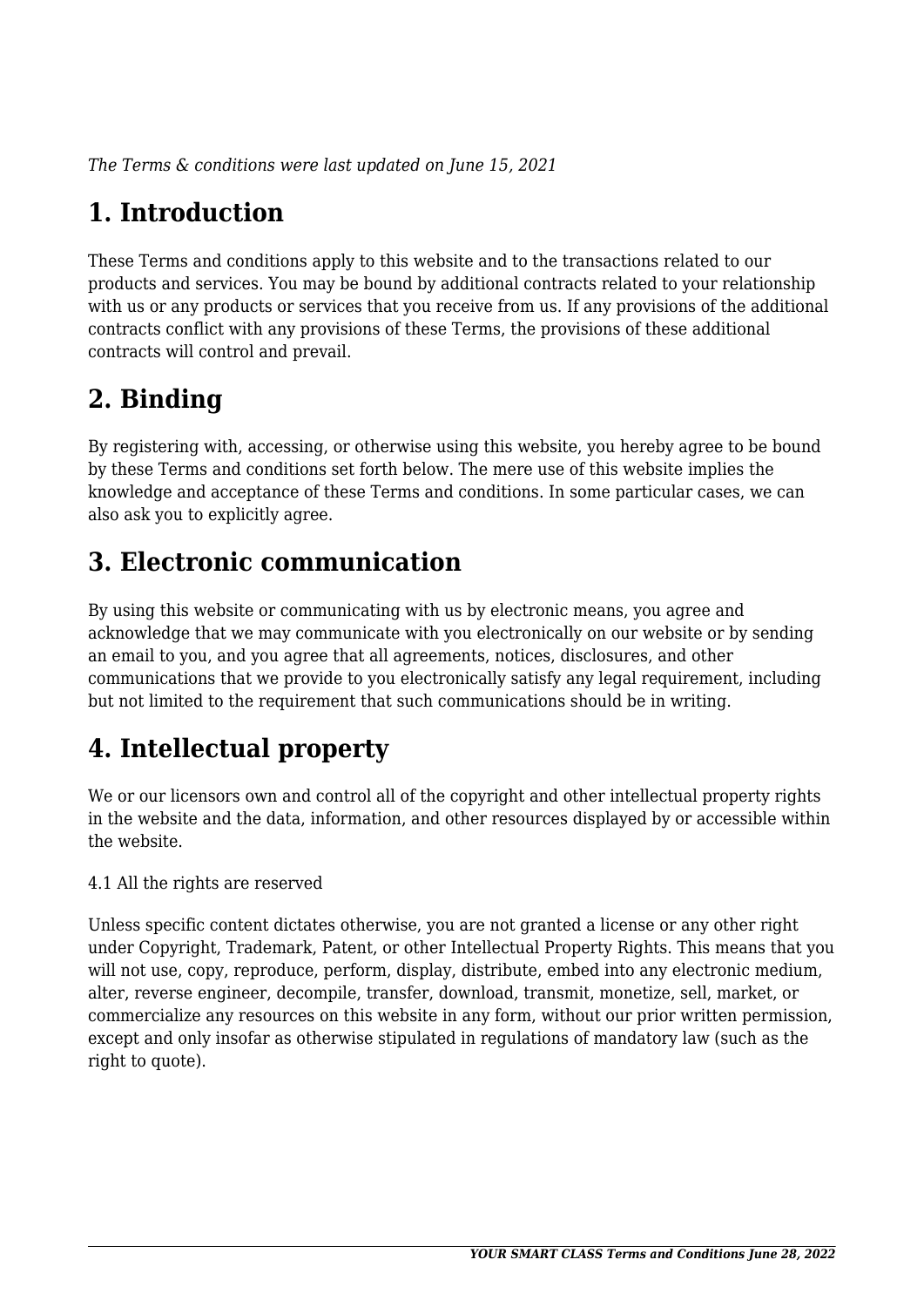# **5. Third-party property**

Our website may include hyperlinks or other references to other party's websites. We do not monitor or review the content of other party's websites which are linked to from this website. Products or services offered by other websites shall be subject to the applicable Terms and Conditions of those third parties. Opinions expressed or material appearing on those websites are not necessarily shared or endorsed by us.

We will not be responsible for any privacy practices or content of these sites. You bear all risks associated with the use of these websites and any related third-party services. We will not accept any responsibility for any loss or damage in whatever manner, however caused, resulting from your disclosure to third parties of personal information.

#### **6. Responsible use**

By visiting our website, you agree to use it only for the purposes intended and as permitted by these Terms, any additional contracts with us, and applicable laws, regulations, and generally accepted online practices and industry guidelines. You must not use our website or services to use, publish or distribute any material which consists of (or is linked to) malicious computer software; use data collected from our website for any direct marketing activity, or conduct any systematic or automated data collection activities on or in relation to our website.

Engaging in any activity that causes, or may cause, damage to the website or that interferes with the performance, availability, or accessibility of the website is strictly prohibited.

## **7. Idea submission**

Do not submit any ideas, inventions, works of authorship, or other information that can be considered your own intellectual property that you would like to present to us unless we have first signed an agreement regarding the intellectual property or a non-disclosure agreement. If you disclose it to us absent such written agreement, you grant to us a worldwide, irrevocable, non-exclusive, royalty-free license to use, reproduce, store, adapt, publish, translate and distribute your content in any existing or future media.

### **8. Termination of use**

We may, in our sole discretion, at any time modify or discontinue access to, temporarily or permanently, the website or any Service thereon. You agree that we will not be liable to you or any third party for any such modification, suspension or discontinuance of your access to, or use of, the website or any content that you may have shared on the website. You will not be entitled to any compensation or other payment, even if certain features, settings, and/or any Content you have contributed or have come to rely on, are permanently lost. You must not circumvent or bypass, or attempt to circumvent or bypass, any access restriction measures on our website.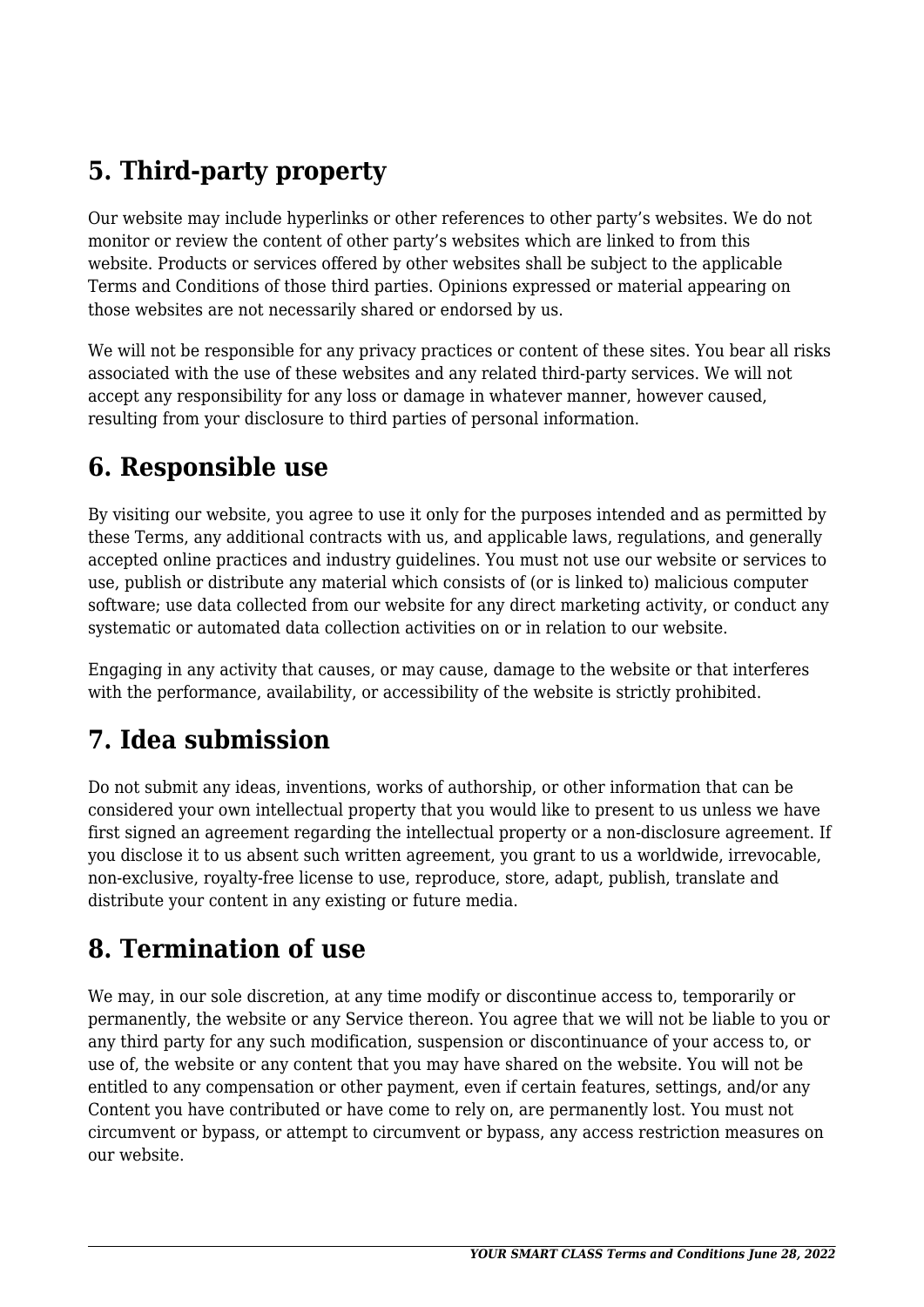### **9. Warranties and liability**

Nothing in this section will limit or exclude any warranty implied by law that it would be unlawful to limit or to exclude. This website and all content on the website are provided on an "as is" and "as available" basis and may include inaccuracies or typographical errors. We expressly disclaim all warranties of any kind, whether express or implied, as to the availability, accuracy, or completeness of the Content. We make no warranty that:

- this website or our content will meet your requirements;
- this website will be available on an uninterrupted, timely, secure, or error-free basis.

Nothing on this website constitutes or is meant to constitute, legal, financial or medical advice of any kind. If you require advice you should consult an appropriate professional.

The following provisions of this section will apply to the maximum extent permitted by applicable law and will not limit or exclude our liability in respect of any matter which it would be unlawful or illegal for us to limit or to exclude our liability. In no event will we be liable for any direct or indirect damages (including any damages for loss of profits or revenue, loss or corruption of data, software or database, or loss of or harm to property or data) incurred by you or any third party, arising from your access to, or use of, our website.

Except to the extent any additional contract expressly states otherwise, our maximum liability to you for all damages arising out of or related to the website or any products and services marketed or sold through the website, regardless of the form of legal action that imposes liability (whether in contract, equity, negligence, intended conduct, tort or otherwise) will be limited to the total price that you paid to us to purchase such products or services or use the website. Such limit will apply in the aggregate to all of your claims, actions and causes of action of every kind and nature.

### **10. Privacy**

To access our website and/or services, you may be required to provide certain information about yourself as part of the registration process. You agree that any information you provide will always be accurate, correct, and up to date.

We have developed a policy to address any privacy concerns you may have. For more information, please see our **Privacy Statement** and our [Cookie Policy](http://yoursmartclass.com/cookie-policy-us/).

### **11. Minimum age requirement**

By using our website or agreeing to these Terms and Conditions, you warrant and represent to us that you are at least 12 years of age.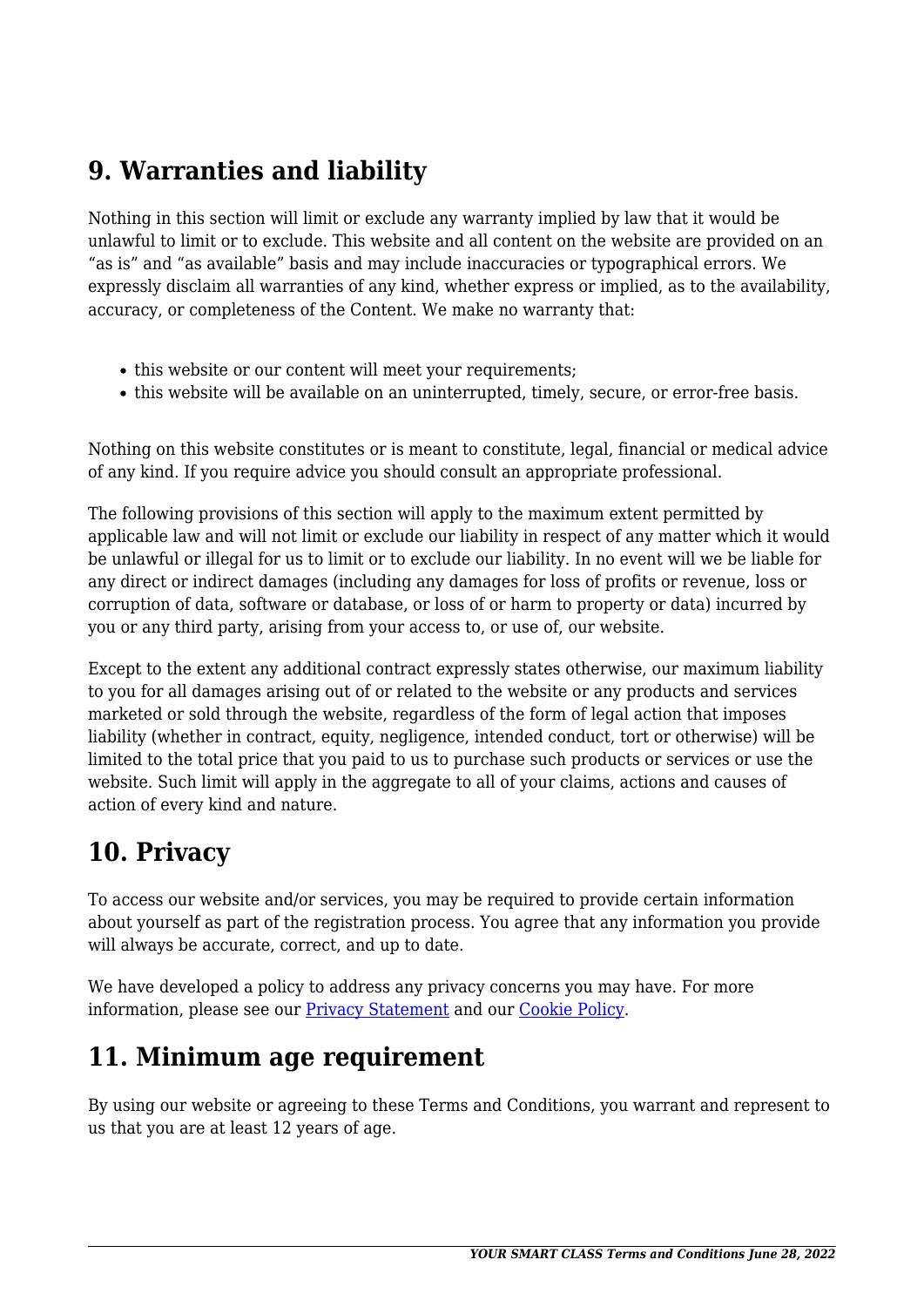If you are over 12 years old but under the age of 16, your Parent or legal guardian must review and agree to these Terms before you use our website any further, and your Parent or legal guardian will be responsible and liable for all of your acts and omissions.

# **12. Export restrictions / Legal compliance**

Access to the website from territories or countries where the Content or purchase of the products or Services sold on the website is illegal is prohibited. You may not use this website in violation of export laws and regulations of India.

### **13. Affiliate marketing**

Through this Website we may engage in affiliate marketing whereby we receive a percentage of or a commission on the sale of services or products on or through this website. We may also accept sponsorships or other forms of advertising compensation from businesses. This disclosure is intended to comply with legal requirements on marketing and advertising which may apply, such as the US Federal Trade Commission Rules.

#### **14. Assignment**

You may not assign, transfer or sub-contract any of your rights and/or obligations under these Terms and conditions, in whole or in part, to any third party without our prior written consent. Any purported assignment in violation of this Section will be null and void.

### **15. Breaches of these Terms and conditions**

Without prejudice to our other rights under these Terms and Conditions, if you breach these Terms and Conditions in any way, we may take such action as we deem appropriate to deal with the breach, including temporarily or permanently suspending your access to the website, contacting your internet service provider to request that they block your access to the website, and/or commence legal action against you.

## **16. Indemnification**

You agree to indemnify, defend and hold us harmless, from and against any and all claims, liabilities, damages, losses and expenses, relating to your violation of these Terms and conditions, and applicable laws, including intellectual property rights and privacy rights. You will promptly reimburse us for our damages, losses, costs and expenses relating to or arising out of such claims.

### **17. Waiver**

Failure to enforce any of the provisions set out in these Terms and Conditions and any